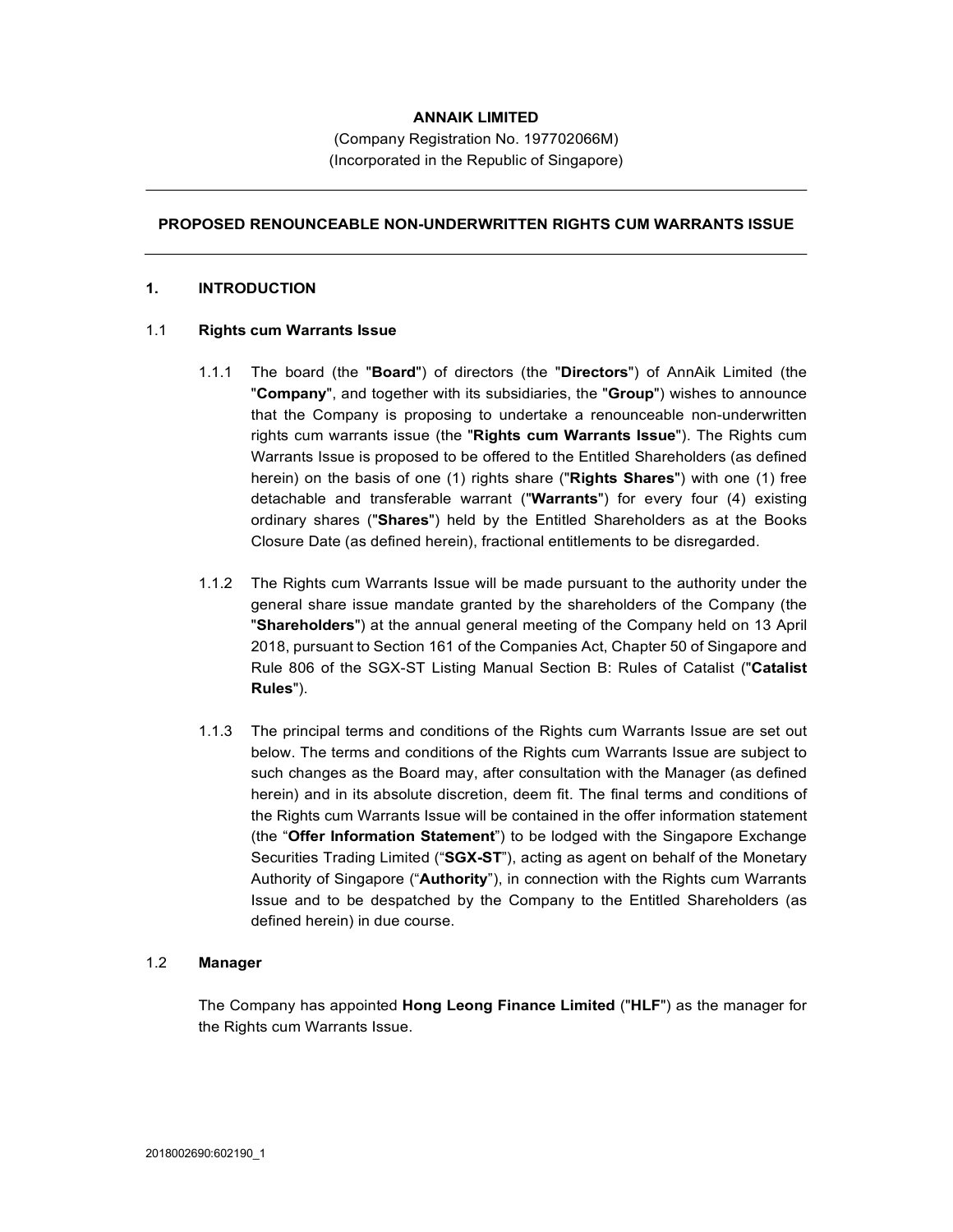#### 1.3 Independent Financial Advisor

The Company has also appointed Novus Corporate Finance Pte Ltd ("IFA") as the independent financial adviser to advise the Directors who are considered to be independent for the purpose of making a recommendation to the Independent Shareholders (as defined herein) in respect of the Whitewash Resolution (as defined herein). The advice of the IFA shall be included in the circular to Shareholders to be despatched in due course.

## 2. PRINCIPAL TERMS OF THE RIGHTS CUM WARRANTS ISSUE

#### 2.1 Size **Size Size 1999**

Based on the issued share capital of the Company of 244,770,900 shares and also 10,632,000 outstanding and unexercised share options as of the date of this announcement, the Company is proposing to issue up to 63,850,725 Rights Shares and up to 63,850,725 Warrants (and accordingly, up to 63,850,725 Warrant Shares (as defined herein)) in the share capital of the Company, pursuant to the Rights cum Warrants Issue.

#### 2.2 Basis

The Rights cum Warrants Issue will be made on a renounceable basis to Entitled Shareholders (as defined herein) on the basis of one (1) Rights Share with one (1) Warrant for every four (4) existing Shares held by Shareholders in the issued share capital of the Company as at a time and date to be determined by the Board for the purposes of determining Shareholders' entitlements under the Rights cum Warrants Issue (the "Books Closure Date"), fractional entitlements to be disregarded.

## 2.3 Price

- 2.3.1 The Rights Shares will be issued at S\$0.065 for each Rights Share (the "Rights" Issue Price"), and the Warrants will be issued free.
- 2.3.2 Each Warrant will entitle the holder to subscribe for one (1) new Share (the "Warrants Shares"), at an exercise price of S\$0.200 for each Warrant Share (the "Warrant Exercise Price") at any time during the period com including the date of issue of the Warrants and expiring on the day immediately preceding the fifth  $(5<sup>th</sup>)$  anniversary of such date of issue ("Exercise Period") and Warrants that remain unexercised at the expiry of the Exercise Period shall lapse and cease to be valid for any and all purposes, subject to the terms and conditions of the Warrants as set out in a deed poll (the "Deed Poll") to be executed by the Company for the purposes of constituting the Warrants. The Warrants are detachable and are intended to be listed and quoted on the Catalist Board (the "Catalist") of the Singapore Exchange Securities Trading Limited ("SGX-ST"), subject to, among others, there being an adequate spread of holdings of the Warrants to provide for an orderly market in the Warrants.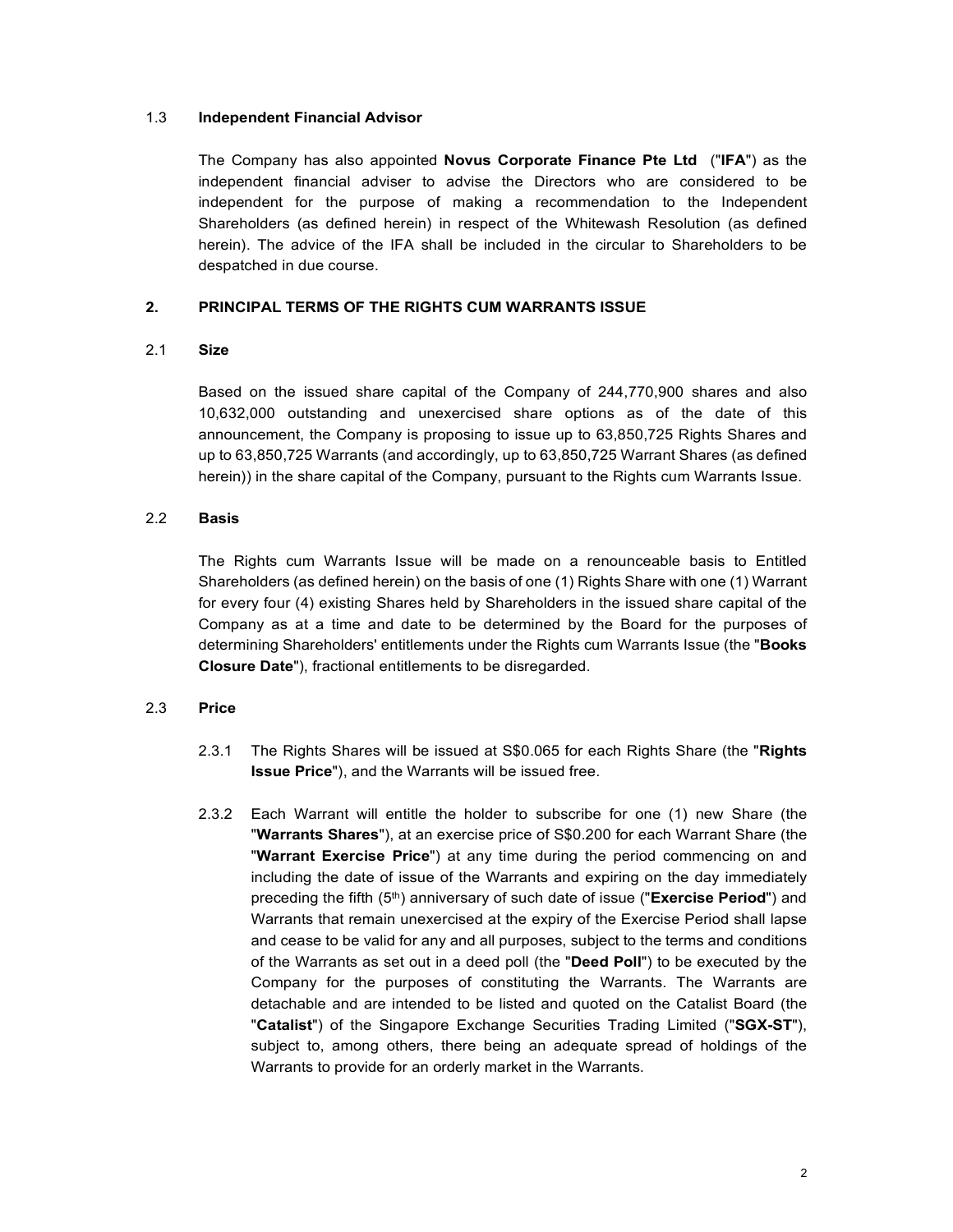2.3.3 The Rights Issue Price of S\$0.065 for each Rights Share represents (a) a discount of approximately 35.0% to the closing price of S\$0.100 per Share on the SGX-ST on 26 December 2018, being the last trading day prior to the date of this announcement, (b) a discount of approximately 7.0% to the theoretical ex-rights price of S\$0.093 (being the theoretical market price of each Share assuming the completion of the Rights cum Warrants Issue based on the Maximum Subscription Scenario (as defined herein), and which is calculated based on the closing price of S\$0.100 per Share on the SGX-ST on 26 December 2018, being the last trading day prior to the date of this announcement, and the total number of Shares following the completion of the Rights cum Warrants Issue) and (c) a discount of approximately 35.0% to the one-day volume weighted average price of S\$0.100 on 26 December 2018, being the last trading day prior to the date of announcement of the Rights cum Warrants Issue.

# 2.4 Ranking

The Rights Shares and the Warrant Shares are payable in full upon acceptance and/or application, and when allotted and issued, will rank pari passu in all respects with the then existing issued Shares, save for any dividends, rights, allotments or other distributions, the record date for which falls on or before the date of allotment and issue of the Rights Shares or the Warrant Shares.

# 2.5 Option to scale down

Depending on the level of subscription for the Rights Shares, the Company will, if necessary and upon approval of the Manager and/or the SGX-ST, scale down a Shareholder's application to subscribe for the Rights Shares with Warrants to:-

- (i) ensure that the relevant Shareholder does not hold a controlling interest in the Company, which is prohibited under Rule 803 of the Catalist Rules, unless prior approval of Shareholders is obtained in a general meeting; or
- (ii) avoid placing the relevant Shareholder and parties acting in concert with it (as defined in The Singapore Take-over Code of Takeovers and Mergers (the "Code")) in the position of incurring a mandatory bid obligation under the Code as a result of other Shareholders not taking up their Rights Shares entitlements fully.

For the avoidance of doubt, the option to scale down referred to in this Paragraph 2.5 shall not apply to the Mr Ow Chin Seng's and Mdm Low Kheng's (the "Undertaking Shareholders") applications to subscribe for the Entitled Rights Shares with Warrants.

## 2.6 Eligibility of Shareholders to Participate in the Rights cum Warrants Issue

The Company will provisionally allot Rights Shares with Warrants to all Shareholders who are eligible to participate in the Rights cum Warrants Issue ("Entitled Shareholders"), comprising Entitled Depositors and Entitled Scripholders (both as defined herein).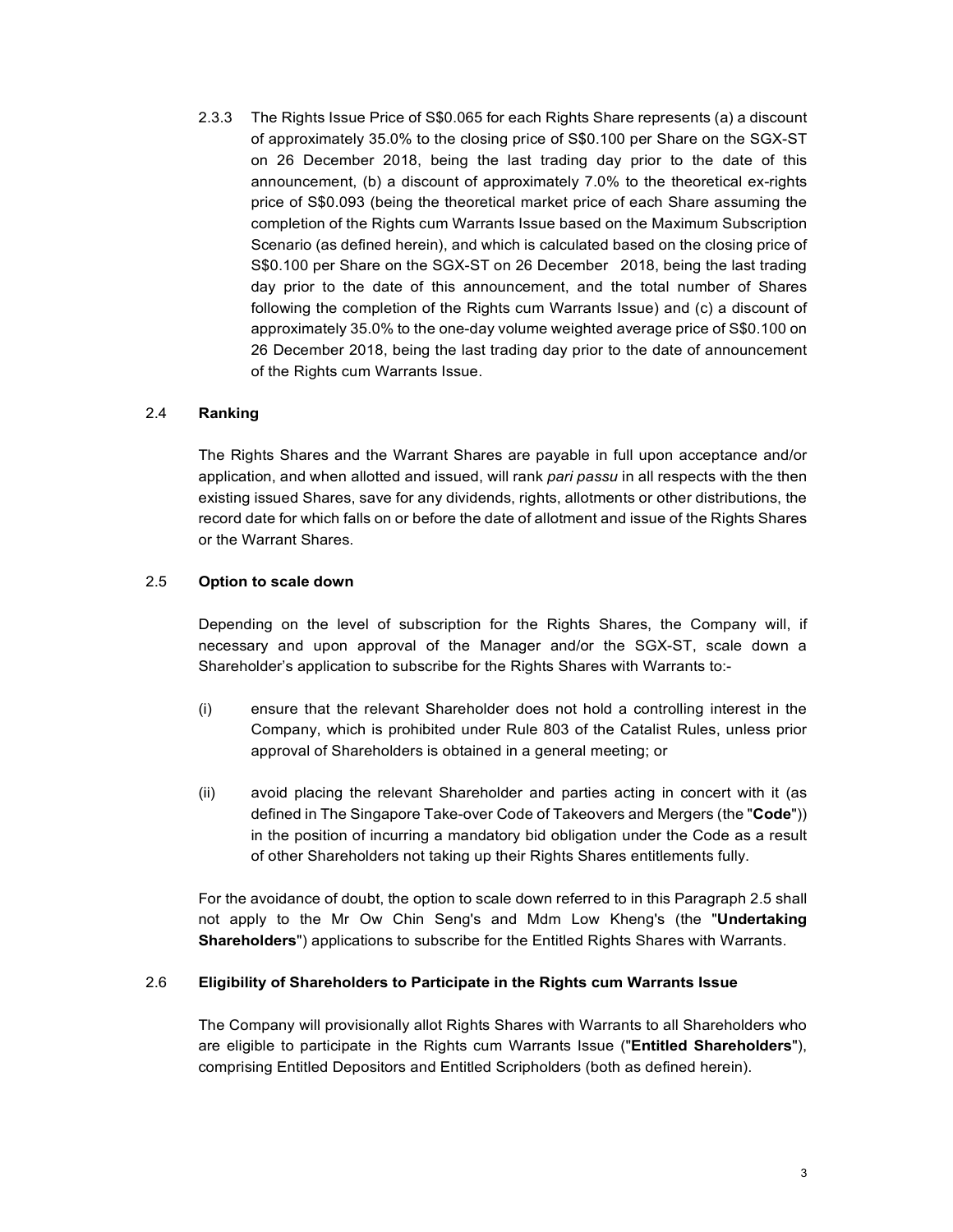Entitled Shareholders will be entitled to participate in the Rights cum Warrants Issue and receive the Offer Information Statement together with the appropriate application forms and accompanying documents at their respective Singapore addresses, as maintained in the records of the Central Depository (Pte) Limited ("CDP") or the Company, as the case may be.

## 2.7 Entitled Depositors

Shareholders whose securities accounts with CDP are credited with Shares as at the Books Closure Date and whose registered addresses with CDP are in Singapore as at the Books Closure Date ("Depositors") will be provisionally allotted the Rights Shares on the basis of the number of Shares standing to the credit of their securities accounts with CDP as at the Books Closure Date. To be "Entitled Depositors", Depositors must have registered their addresses with the CDP in Singapore as at the Books Closure Date or must have, at least three (3) Market Days (being days on which the SGX-ST is open for trading in securities) prior to the Books Closure Date, provided the CDP with addresses in Singapore for the service of notices and documents.

## 2.8 Entitled Scripholders

Duly completed and (where necessary) stamped transfers (in respect of Shares not registered in the name of CDP) together with all relevant documents of title received up to the Books Closure Date by the Company's share registrar, RHT Corporate Advisory Pte Ltd at 9 Raffles Place #29-01 Republic Plaza Tower 1 Singapore 048619 (the "Share Registrar"), will be registered to determine the provisional entitlements of the transferee (a "Scripholder", which term shall include a person who is registered as a holder of Shares and whose share certificates are not deposited with CDP) under the Rights cum Warrants Issue. To be "Entitled Scripholders", Scripholders must have registered addresses in Singapore as at the Books Closure Date or must have, at least three (3) Market Days prior to the Books Closure Date, provided the Share Registrar with addresses in Singapore for the service of notices and documents.

## 2.9 Entitled Shareholders

Entitled Depositors and Entitled Scripholders shall be collectively referred to as "Entitled Shareholders" in this announcement.

 Notwithstanding the foregoing, investors should note that the offer and sale of, or exercise or acceptance of, or subscription for, provisional allotments of the Rights Shares with Warrants to or by persons located or resident in jurisdictions other than Singapore may be restricted or prohibited by the laws of the relevant jurisdiction. Crediting of provisional allotments of the Rights Shares with Warrants to any securities account with CDP, the receipt of any provisional allotments of the Rights Shares with Warrants, or receipt of the Offer Information Statement and/or any of its accompanying documents, will not constitute an offer or sale in those jurisdictions in which it will be illegal to make such offer or sale, or where such offer or sale will otherwise violate the securities laws of such jurisdictions or be prohibited. The Company reserves absolute discretion in determining whether any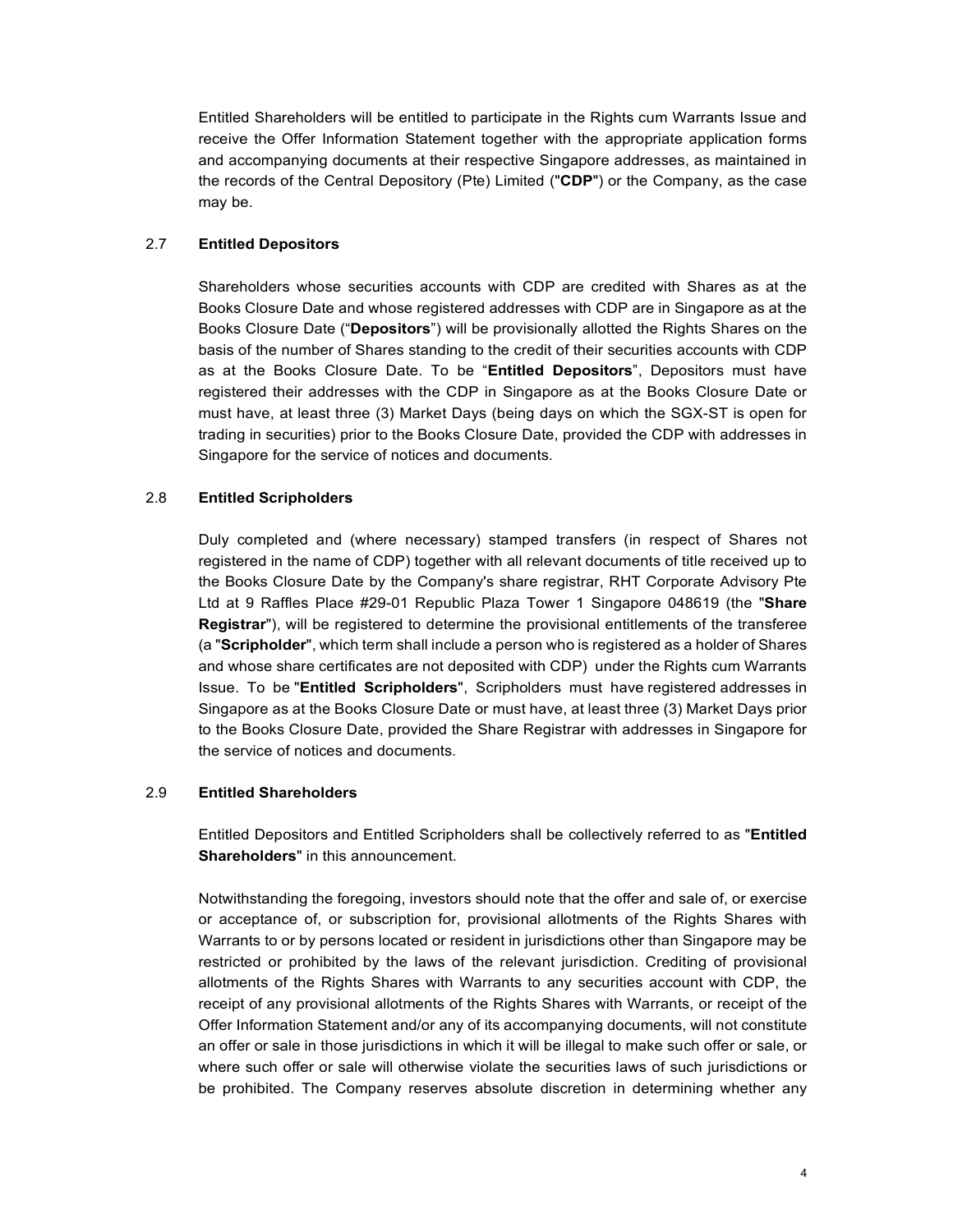Shareholder located or resident outside Singapore may participate in the Rights cum Warrants Issue.

#### 2.10 Foreign Shareholders

The distribution of the Offer Information Statement and its accompanying documents may be prohibited or restricted (either absolutely or subject to various securities laws requirements, whether legal or administrative, being complied with) in certain jurisdictions under the relevant securities laws of those jurisdictions.

For practical reasons and in order to avoid any violation of the securities legislation applicable in jurisdictions other than Singapore, the Offer Information Statement and its accompanying documents will NOT be despatched to Shareholders with registered addresses outside Singapore and who have not, at least three (3) Market Days prior to the Books Closure Date, provided CDP or the Share Registrar, as the case may be, with addresses in Singapore for the service of notices and documents (the "Foreign Shareholders") and accordingly, the Rights Shares with Warrants will NOT be offered to Foreign Shareholders.

The Offer Information Statement and its accompanying documents will not be despatched, lodged, registered or filed in any jurisdiction other than Singapore. Accordingly, Foreign Shareholders will not be entitled to participate in the Rights cum Warrants Issue. As Foreign Shareholders will not be entitled to participate in the Rights cum Warrants Issue, no provisional allotment of Rights Shares with Warrants will be made to Foreign Shareholders and no purported acceptance thereof or application for any excess Rights Shares with Warrants therefor by any Foreign Shareholder will be valid.

The Offer Information Statement and its accompanying documents will also NOT be despatched to persons purchasing entitlements to Rights Shares with Warrants through the book-entry (scripless) settlement system if their registered addresses with CDP are outside Singapore (the "**Foreign Purchasers**"). Foreign Purchasers may not accept any "nil-paid" rights credited to their Securities Account unless the Company and its counsel are satisfied that such action would not result in the contravention of any registration or other legal requirement in any jurisdiction.

Entitlements to Rights Shares with Warrants which would otherwise have been provisionally allotted to Foreign Shareholders will, if practicable to do so and at the absolute discretion of the Company, be sold "nil-paid" on Catalist, as soon as practicable, after dealings in the provisional allotments of Rights Shares with Warrants commence. Such sales may, however, only be effected if the Company, in its absolute discretion, determines that a premium can be obtained from such sales, after taking into account expenses to be incurred in relation thereto.

The net proceeds from all such sales, after deduction of all expenses therefrom, will be pooled and thereafter distributed to Foreign Shareholders in proportion to their respective shareholdings or, as the case may be, the number of Shares entered against their names in the depository register maintained by CDP as at the Books Closure Date and sent to them at their own risk by ordinary post. If the amount of net proceeds to be distributed to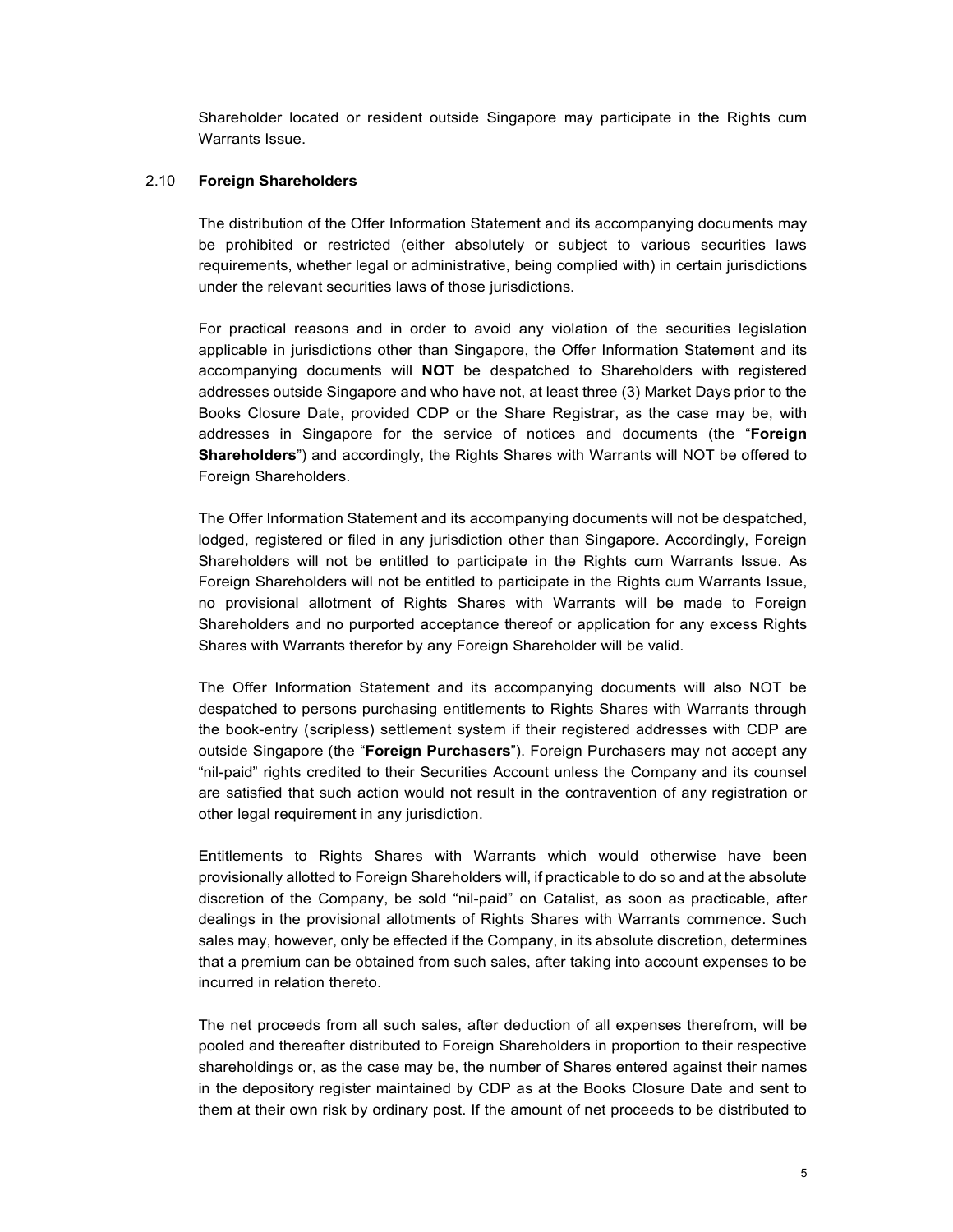any single Foreign Shareholder is less than S\$10.00, such amount shall be dealt with as the Board may, in its absolute discretion, deem fit in the interests of the Company and no Foreign Shareholder shall have any claim whatsoever against the Company, the Manager and/or CDP in connection therewith.

Where the provisional allotments of Rights Shares with Warrants are sold "nil-paid" on Catalist, they will be sold at such price or prices as the Company may, in its absolute discretion, decide and no Foreign Shareholder shall have any claim whatsoever against the Company, the Manager, CDP, the Share Registrar and/or their respective officers in connection therewith. If such provisional allotments of Rights Shares with Warrants cannot be sold or are not sold on Catalist as aforesaid for any reason by such time as the SGX-ST shall have declared to be the last day for trading in the provisional allotments of Rights Shares with Warrants, the new Shares represented by such provisional allotments will be allotted and issued to satisfy applications for excess Rights Shares with Warrants or disposed of or dealt with in such manner as the Board may, in its absolute discretion, deem fit in the interests of the Company and no Foreign Shareholder shall have any claim whatsoever against the Company, the Manager, CDP, the Share Registrar and/or their respective officers in connection therewith.

SHAREHOLDERS WITH REGISTERED ADDRESSES OUTSIDE SINGAPORE WHO WISH TO PARTICIPATE IN THE RIGHTS CUM WARRANTS ISSUE SHOULD PROVIDE CDP OR THE SHARE REGISTRAR, AS THE CASE MAY BE, WITH ADDRESSES IN SINGAPORE FOR THE SERVICE OF NOTICES AND DOCUMENTS, AT LEAST THREE (3) MARKET DAYS PRIOR TO THE BOOKS CLOSURE DATE.

## 2.11 Central Provident Fund Investment Scheme Shareholders

Persons who bought their Shares previously using their CPF account savings ("CPF Funds") may use the same for the payment of the issue price to accept their provisional allotments of Rights Shares with Warrants and (if applicable) apply for excess Rights Shares with Warrants, subject to the applicable rules and regulations of the CPF. Such persons who wish to accept their provisional allotments of Rights Shares with Warrants will need to instruct their respective approved banks where they hold their CPF Investment Accounts, to accept their provisional allotment of Rights Shares with Warrants and (if applicable) apply for the excess Rights Shares with Warrants on their behalf in accordance with the Offer Information Statement.

CPF Funds may not, however, be used for the purchase of the provisional allotments of the Rights Shares directly from the market.

ANY APPLICATION MADE BY THE ABOVEMENTIONED CENTRAL PROVIDENT FUND INVESTMENT SCHEME SHAREHOLDERS DIRECTLY TO CDP OR THROUGH THE AUTOMATED TELLER MACHINES OF THE PARTICIPATING BANKS TO THE RIGHTS CUM WARRANTS ISSUE WILL BE REJECTED. Such Shareholders should refer to the Offer Information Statement for important details relating to the offer procedure in connection with the Rights cum Warrants Issue.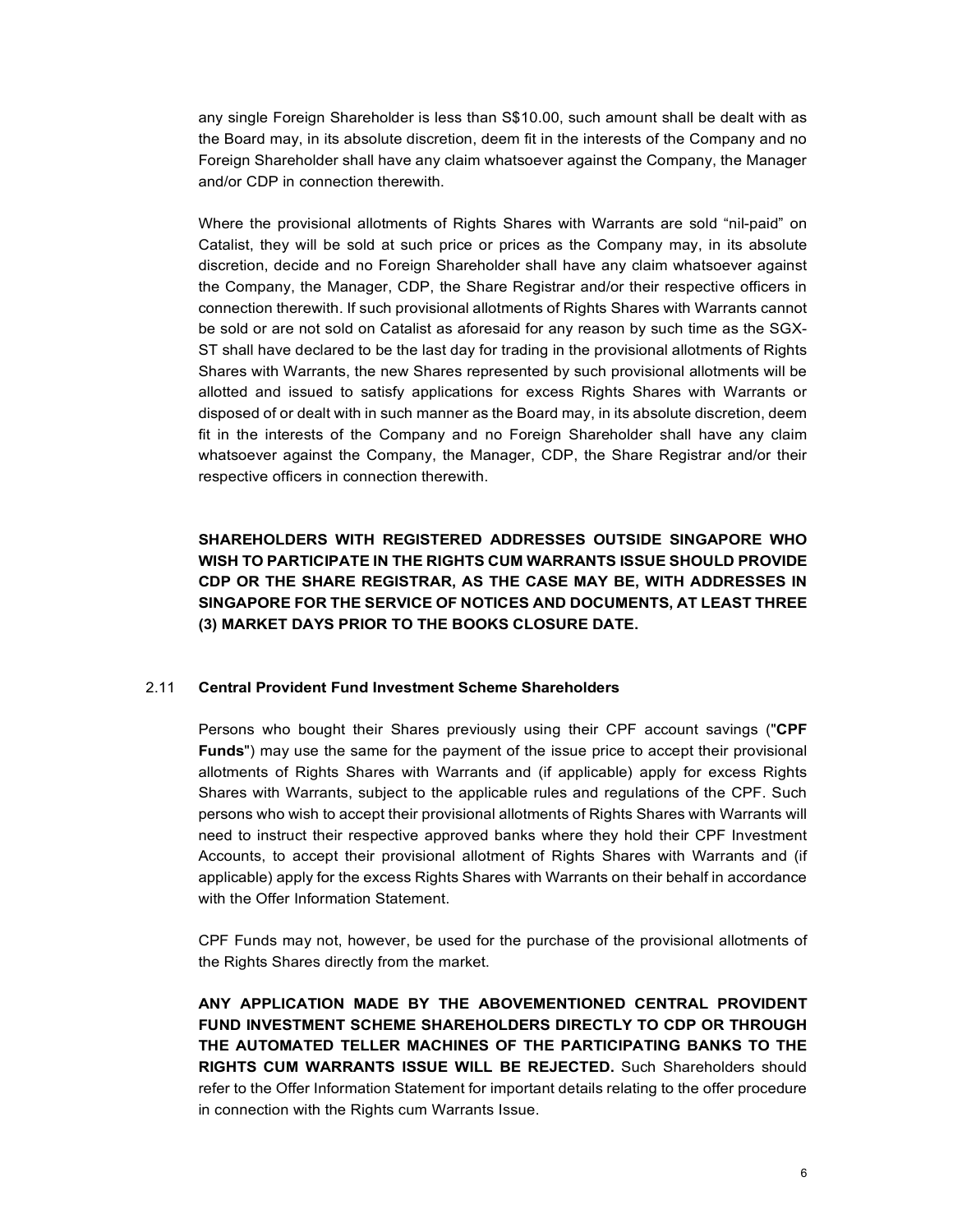#### 2.12 Provisional Allotments and Excess Applications

Entitled Shareholders will be at liberty to accept in full or in part, decline or otherwise renounce or, in the case of Entitled Depositors only, trade (during the "nil-paid" rights trading period prescribed by the SGX-ST) their provisional allotments of the Rights Shares with Warrants and will also be eligible to apply for Rights Shares with Warrants in excess of their provisional allotments under the Rights cum Warrants Issue.

Entitlements which are not allotted or taken up for any reason (including any fractions of a Rights Share (with one (1) Warrant)) will be aggregated and issued to satisfy applications, if any, for excess Rights Shares with Warrants or otherwise disposed of or dealt with in such manner as the Board may, in its absolute discretion, deem fit in the interests of the Company.

Fractional entitlements to the Rights Shares with Warrants, if any, will be disregarded in arriving at the Entitled Shareholders' entitlements and will, together with the provisional allotments of Rights Shares with Warrants which are not taken up for any reason, be aggregated and allotted to satisfy excess applications for excess Rights Shares with Warrants (if any), or be disposed of or otherwise dealt with in such manner as the Board may in its absolute discretion, deem fit for the benefit of the Company subject to applicable laws and the Catalist Rules.

In the allotment of excess Rights Shares with Warrants, preference will be given to Shareholders for rounding of odd lots, and Directors and substantial Shareholders who have control or influence over the Company in connection with the day-to-day affairs of the Company or the terms of the Rights cum Warrants Issue, or have representation (direct or through a nominee) on the Board, including the **Undertaking Shareholders**, will rank last in priority for the rounding of odd lots and allotment of excess Rights Shares with Warrants. For the avoidance of doubt, the Rights cum Warrants Issue will not result in a transfer of controlling interest.

The procedures for, and the terms and conditions applicable to, acceptances, renunciation and/or sales of the provisional allotments of the Rights Shares with Warrants and for the applications for excess Rights Shares with Warrants, including each different mode of acceptance or application and payment, will be contained in the Offer Information Statement and the relevant application forms.

## 2.13 Trading of Odd Lots

For the purposes of trading on Catalist, each board lot of Shares will comprise 100 Shares. Following the Rights cum Warrants Issue, Shareholders who hold odd lots of Shares (that is, lots other than board lots of 100 Shares) and who wish to trade in odd lots on Catalist are able to trade odd lots of Shares in board lots of one (1) Share on the SGX-ST's Unit Share Market. The Unit Share Market is a ready market for trading of odd lots of Shares with a minimum size of one (1) Share. Shareholders should note that the market for trading of such odd lots of Shares may be illiquid. There is no assurance that Shareholders who hold odd lots of Shares will be able to acquire such number of Shares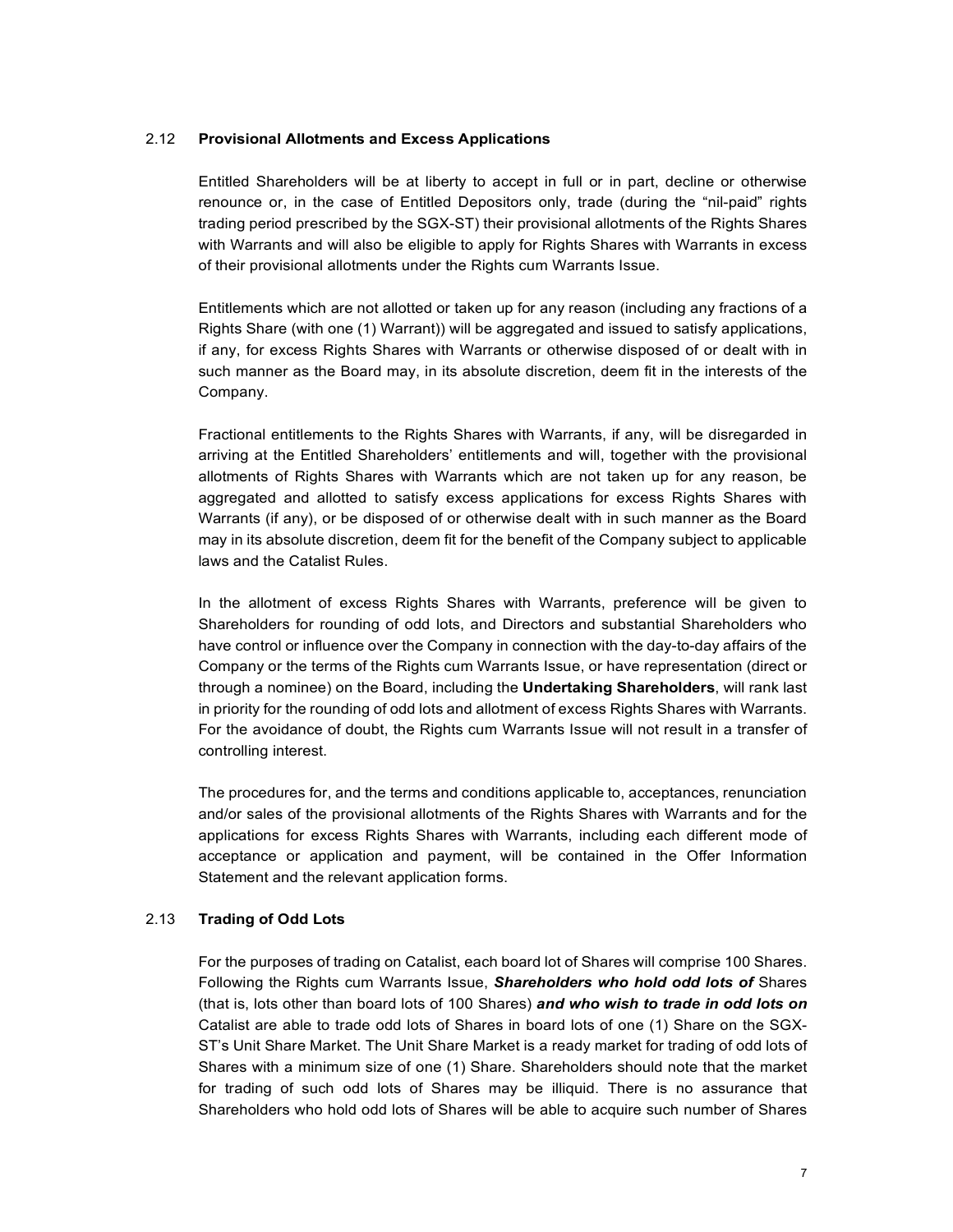required to make up a board lot, or to dispose of their odd lots (whether in part or in whole) on the SGX-ST's Unit Share Market.

# 3. PURPOSE OF THE PROPOSED RIGHTS CUM WARRANTS ISSUE AND USE OF PROCEEDS

- 3.1 The Company intends to undertake the Rights cum Warrants Issue for funding the growth and expansion of the Company and its subsidiaries (the "Group") through investments and improving the Group's general working capital position. Part of the proceeds of the Rights cum Warrants Issue will go towards strengthening the Group's financial position, thereby increasing the Group's ability to strategise, formulate and execute its business plans, granting the Group greater financial flexibility to meet future working capital needs and allowing the Group to seize investment opportunities as well as growth and expansion in its distribution and environmental business in a timely manner.
- 3.2 In the maximum subscription scenario (the "Maximum Subscription Scenario"), assuming that the Rights cum Warrants Issue is fully subscribed and unexercised share options are exercised prior to the Books Closure Date, and 63,850,725 Rights Shares with 63,850,725 Warrants are issued, the net proceeds of the Rights cum Warrants Issue, after deducting estimated expenses of approximately S\$165,000 is expected to be approximately S\$4.0 million.
- 3.3 In the minimum subscription scenario ("Minimum Subscription Scenario"), assuming that:-
	- (i) none of the shareholders of the Company (other than the Undertaking Shareholders) subscribe and pay for their entitlements for the Rights Shares with Warrants under the Rights cum Warrants Issue;
	- (ii) the full subscription of the OCS Rights Shares (as defined herein) with 20,659,471 Warrants by the Undertaking Shareholders pursuant to the Irrevocable Undertakings; and
	- (iii) none of the exercisable share options are exercised before the Books Closure Date.

and 20,659,471 Rights Shares with 20,659,471 Warrants are issued, the net proceeds of the Rights cum Warrants Issue, after deducting estimated expenses of approximately S\$165,000 is expected to be approximately S\$1.2 million.

- 3.4 For the avoidance of doubt, the figures set out in paragraphs 3.3 and 3.4 do not take into account any proceeds from the exercise of any Warrants.
- 3.5 Up to S\$12.8 million (based on 63,850,725 Warrants) and S\$4.1 million (based on 20,659,471 Warrants) may be raised from the exercise of all the Warrants under the Maximum Subscription Scenario and the Minimum Subscription Scenario respectively.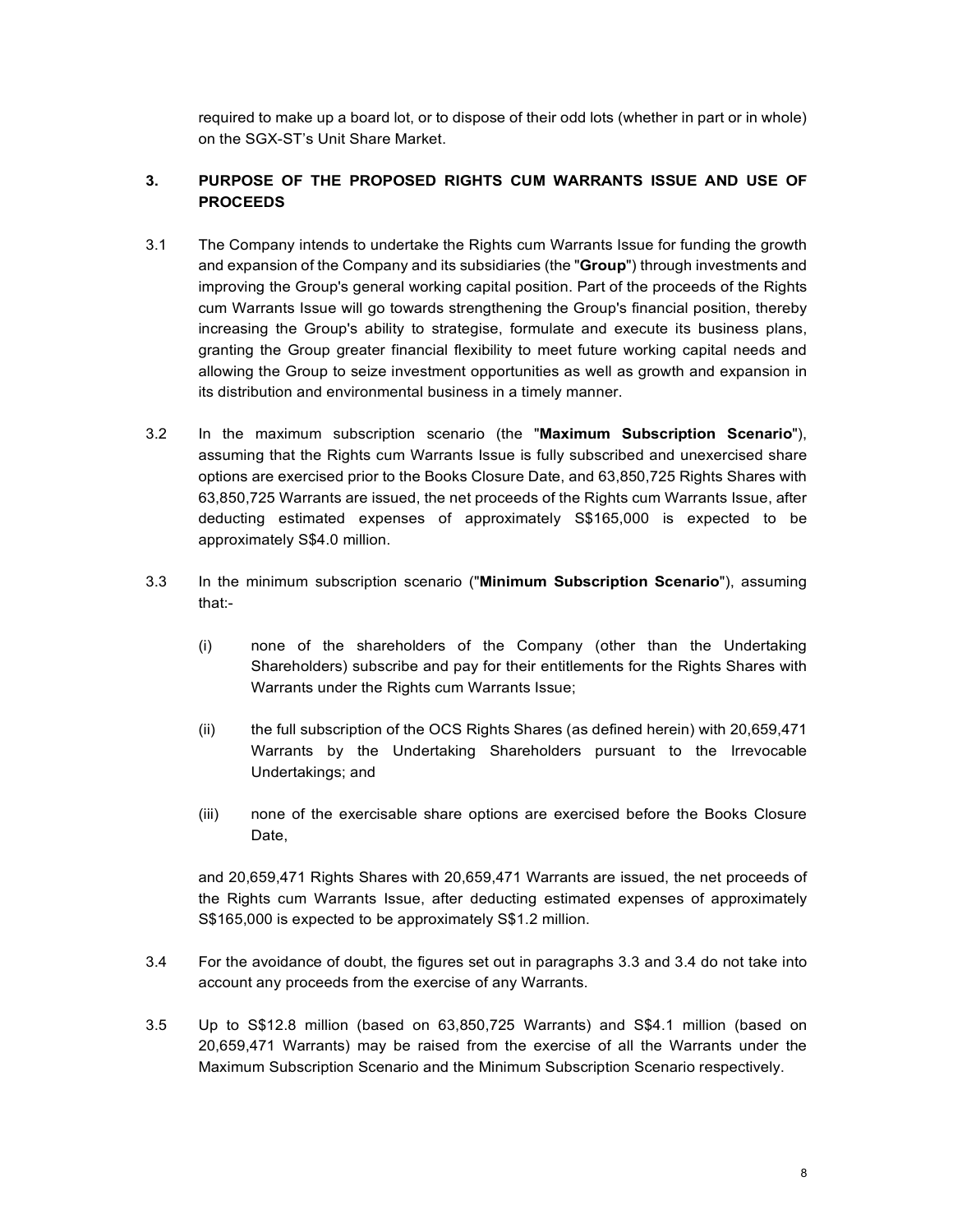3.6 The Company intends to use the net proceeds in the Minimum Subscription Scenario and the Maximum Subscription Scenario (the "Rights cum Warrants Issue Proceeds") as follows:-

| <b>Intended Use</b><br>of Proceeds                                                          | <b>Net Proceeds</b><br>from<br><b>Maximum</b><br><b>Subscription</b><br><b>Scenario</b><br>(before<br>exercise of<br>the Warrants)<br><b>Proceeds</b><br>(S\$ million) | For each<br>dollar of<br>gross<br>proceeds of<br>the Rights<br>cum Warrants<br><b>Issue</b><br>(Maximum<br><b>Subscription</b><br>scenario<br>(before<br>exercise of<br>the Warrants))<br>(cents) | <b>Net Proceeds</b><br>from Minimum<br><b>Subscription</b><br><b>Scenario</b><br>(before<br>exercise of<br>the Warrants)<br><b>Proceeds</b><br>(S\$ million) | For each<br>dollar of<br>gross<br>proceeds of<br>the Rights<br>cum Warrants<br><b>Issue</b><br>(Maximum<br><b>Subscription</b><br>scenario<br>(before<br>exercise of<br>the Warrants))<br>(cents) |
|---------------------------------------------------------------------------------------------|------------------------------------------------------------------------------------------------------------------------------------------------------------------------|---------------------------------------------------------------------------------------------------------------------------------------------------------------------------------------------------|--------------------------------------------------------------------------------------------------------------------------------------------------------------|---------------------------------------------------------------------------------------------------------------------------------------------------------------------------------------------------|
| Undertake<br>potential<br>investment in<br>distribution<br>and<br>environmental<br>business | 2.4                                                                                                                                                                    | 60                                                                                                                                                                                                | 0.8                                                                                                                                                          | 67                                                                                                                                                                                                |
| Working<br>capital<br>requirement                                                           | 0.8                                                                                                                                                                    | 20                                                                                                                                                                                                | 0.4                                                                                                                                                          | 33                                                                                                                                                                                                |
| Repayment of<br>bank<br>borrowings                                                          | 0.8                                                                                                                                                                    | 20                                                                                                                                                                                                |                                                                                                                                                              |                                                                                                                                                                                                   |
| <b>Total</b>                                                                                | 4.0                                                                                                                                                                    | 100                                                                                                                                                                                               | 1.2                                                                                                                                                          | 100                                                                                                                                                                                               |

- 3.7 The Board is of the opinion that:-
	- 3.7.1 after taking into consideration the present banking facilities and operating cash flows of the Group, the working capital available to the Group is sufficient to meet its present requirements; and
	- 3.7.2 after taking into consideration the present banking facilities and operating cash flows of the Group as well as the net proceeds from the Minimum Subscription Scenario of the Rights cum Warrants Issue, the working capital available to the Group is sufficient to meet its present requirements.
- 3.8 Pending the deployment of the net proceeds from the Rights cum Warrants Issue, such net proceeds may be deposited with banks and/or financial institutions or used for investment in short-term money markets or debt instruments or used for other purposes on a short-term basis as the Directors may deem appropriate in the interests of the Company. The Company will undertake to make periodic announcements via SGXNET on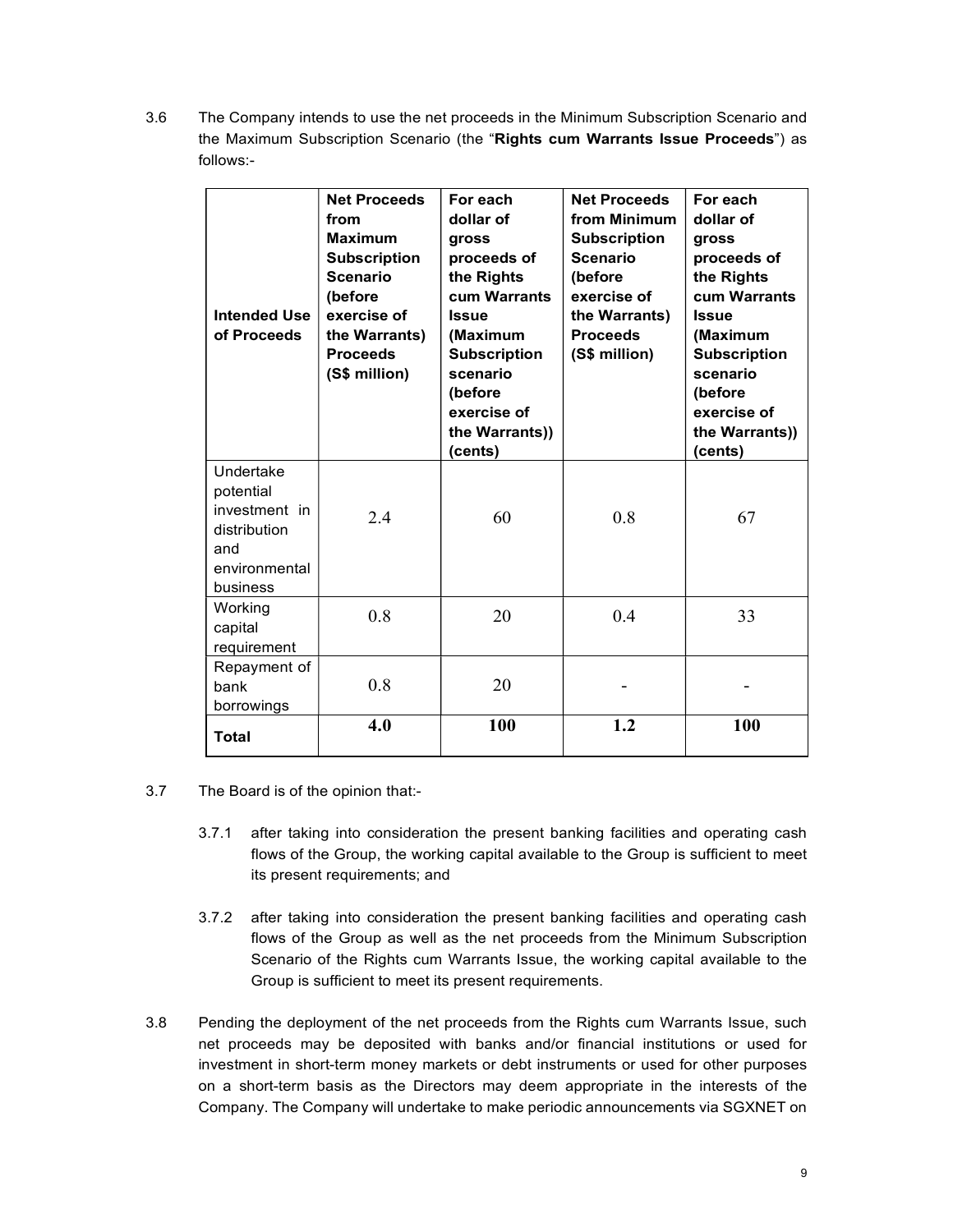the utilisation of such Rights cum Warrants Issue Proceeds, as funds are materially disbursed, and whether such a use is in accordance with the proposed use and in accordance with the percentage allocated above. Where the proceeds have been used for working capital purposes, the Company will provide a breakdown with specific details on how the proceeds have been applied in the announcements and annual report. Where there is any material deviation from the proposed use of proceeds, the Company will announce the reasons for such deviation. The Company will also provide a status report on the use of the Rights cum Warrants Issue Proceeds in the Company's annual report until such time the Rights cum Warrants Issue Proceeds have been fully utilised.

## 4. IRREVOCABLE UNDERTAKINGS

- 4.1 **Irrevocable Undertakings:** In support of the Rights cum Warrants Issue, the Undertaking Shareholders have on 28 December 2018 executed the deeds of undertaking in favour of the Company (the "Irrevocable Undertakings"), pursuant to which each Undertaking Shareholder has, subject to certain conditions, irrevocably undertaken to the Company that, inter alia, they will:-
	- (i) subscribe for their full entitlement of 20,659,471 Rights Shares with 20,659,471 Warrants (the "OCS Rights Shares") (assuming that none of the exercisable share options are exercised before the Books Closure Date);
	- (ii) not sell, transfer or otherwise dispose of any of the existing Shares held by himself or parties acting in concert with him until the Rights cum Warrants Issue is completed; and
	- (iii) procure confirmations from relevant financial institutions that they have sufficient financial resources to fulfill their obligations under their respective Irrevocable Undertakings.
- 4.2 Conditions: The Irrevocable Undertakings are subject to and conditional upon, inter alia:-
	- (a) the Whitewash Waiver (as defined herein) having been granted by the Securities Industry Council ("SIC") and not having been withdrawn or revoked as at the date of completion of the Rights cum Warrants Issue;
	- (b) the Whitewash Resolution (as defined herein) being approved by the Shareholders that are independent of the Undertaking Shareholders and their concert parties (collectively, the "Concert Party Group").
- 4.3 The proposed subscription for the OCS Rights Shares by the Undertaking Shareholders shall be settled by way of cash.
- 4.4 In view of the above Irrevocable Undertakings and the fact that, in the reasonable opinion of the Board, there is no minimum amount which must be raised from the Rights cum Warrants Issue to meet the issuer's present funding requirements, the Company has decided to proceed with the Rights cum Warrants Issue on a non-underwritten basis.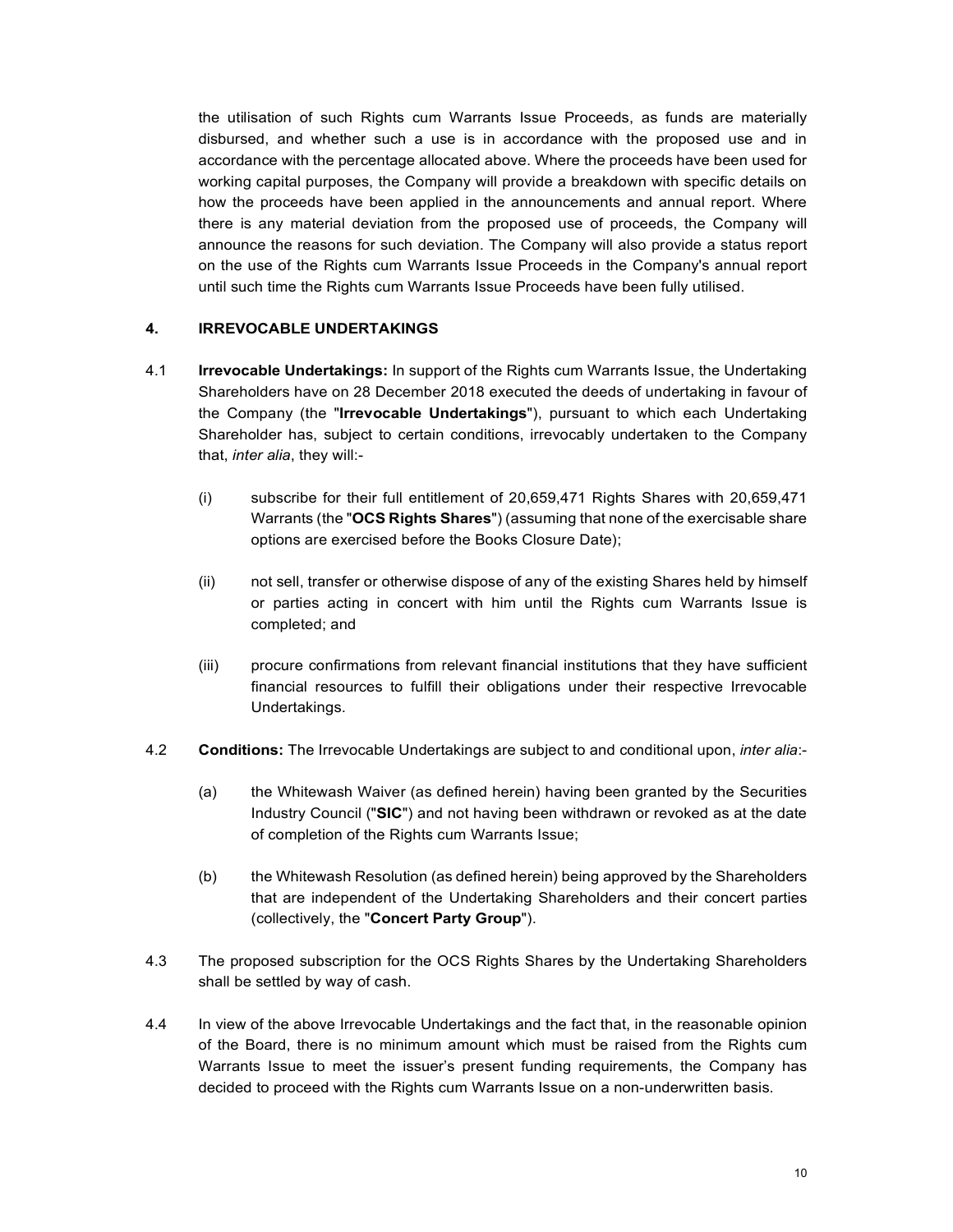## 5. WHITEWASH WAIVER

5.1 Singapore Code on Take-Overs and Mergers: The Code regulates the acquisition of ordinary shares of public companies, including the Company. Unless exempted, any person acquiring an interest, either on his own or together with parties acting in concert with him, in 30.0 % or more of the voting rights in the Company or if such person holds, either on his own or together with parties acting in concert with him, between 30.0 % to 50.0 % (both inclusive) of the voting rights in the Company, and acquires additional Shares representing more than 1.0 % of the voting rights in the Company in any six-month period, must extend a take-over offer for the remaining Shares in the Company in accordance with the provisions of the Code.

Shareholders who are in doubt as to their obligations, if any, to make a mandatory takeover offer under the Code as a result of any acquisition of Rights Shares pursuant to the Rights cum Warrants Issue should consult the SIC and/or their professional advisers immediately.

Note 5 to Rule 14.1 of the Code provides, *inter alia*, that when a group of persons acting in concert holds over 50.0 %, no obligation normally arises from acquisitions by any member of the group. However, subject to certain considerations, the SIC may regard as giving rise to an obligation to make an offer any acquisition by a single member or subgroup of the group of voting rights sufficient to increase his/its holding to 30.0 % or more or, if he/it already holds between 30.0 % to 50.0 %, by more than 1.0 % in any six-month period.

- 5.2 Assuming that in fulfilment of the Irrevocable Undertakings, none of the exercisable share options are exercised, and none of the Entitled Shareholders subscribe for their entitlements of the Rights Shares with Warrants, the Undertaking Shareholders subscribe for their entitlements of the Rights Shares with Warrants and the Warrants are exercised, the Undertaking Shareholders' shareholdings in the Company will increase from 33.76% as at the date of this announcement to 43.33%. The increase in shareholding will trigger an obligation under the Code to make a general offer.
- 5.3 In view of the above,
	- (a) the Irrevocable Undertakings are subject to and conditional upon a waiver by the Shareholders, by way of an ordinary resolution passed on a poll at a general meeting, of the obligation of the Undertaking Shareholders and their concert parties (collectively, the "Concert Party Group") to make a mandatory general offer for the shares in the Company not already owned or controlled by them, arising from the Undertaking Shareholders' obligations under the Irrevocable Undertakings (the "Whitewash Resolution"); and
	- (b) the Company will be making an application to the SIC for a waiver of the obligations of the Concert Party Group to make a mandatory general offer for the shares in the Company not already owned or controlled by them in accordance with Rule 14 of the Code arising from the Undertaking Shareholders' obligations under the Irrevocable Undertakings (the "Whitewash Waiver").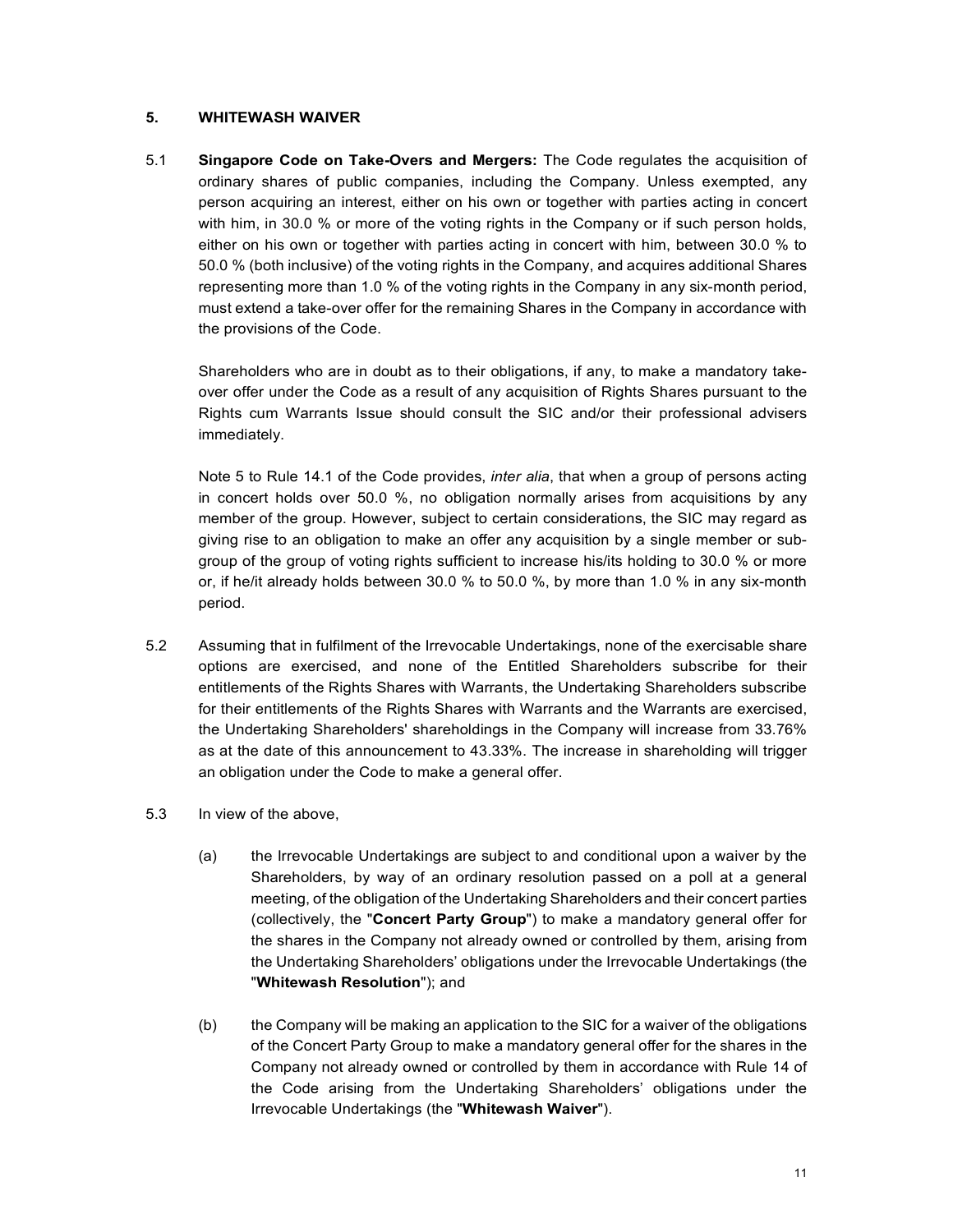5.4 Upon receipt of the SIC's ruling on the Whitewash Waiver, the Company shall immediately make the relevant announcements.

## 6. APPLICATIONS AND APPROVALS

- 6.1 The Rights cum Warrants Issue is conditional upon, inter alia, the following:-
	- (a) the Whitewash Waiver not having been withdrawn or revoked as at the date of completion of the Rights cum Warrants Issue;
	- (b) the receipt of the listing and quotation notice of the SGX-ST for the dealing in, listing of and quotation of the Rights Shares, the Warrants and the Warrant Shares on the SGX-ST, and such approval not having been withdrawn or revoked prior to the completion of the Rights cum Warrants Issue, and if such approval is granted subject to conditions, such conditions being acceptable to the Company;
	- (c) the approval of the Independent Shareholders at the EGM for the Whitewash Resolution;
	- (e) the lodgment of the Offer Information Statement, together with all other accompanying documents (if applicable), to be issued by the Company in connection with the Rights cum Warrants Issue, with the SGX-ST acting as agent on behalf of the Authority; and
	- (f) all other necessary consents, approvals and waivers required from any person, financial institution or regulatory body or authority of Singapore or elsewhere under any and all agreements applicable to the Company and/or applicable laws for the Rights cum Warrants Issue and to give effect to the Rights cum Warrants Issue being obtained and not having been revoked or amended before the closing date.
- 6.2 The continuing sponsor of the Company, HLF (the "Sponsor"), for and on behalf of the Company, will submit an additional listing confirmation to the SGX-ST for permission for the listing and quotation of the Rights Shares, the Warrants and the Warrant Shares on the Catalist. Accordingly, an appropriate announcement will be made in due course to notify the Shareholders when the listing and quotation notice is obtained.
- 6.3 The circular containing, *inter alia*, the notice of the EGM, the terms and conditions of the Rights cum Warrants Issue and the Whitewash Resolution will be despatched to the Shareholders in due course. Thereafter, the Offer Information Statement will be lodged with the MAS and despatched by the Company to the Entitled Shareholders in due course following the EGM, if the Rights cum Warrants Issue is approved at the EGM.

# 7. ADJUSTMENTS TO SHARE OPTIONS

As a result of the Rights cum Warrants Issue, adjustments may be made to the number and/or exercise price of the outstanding share options under the terms and conditions of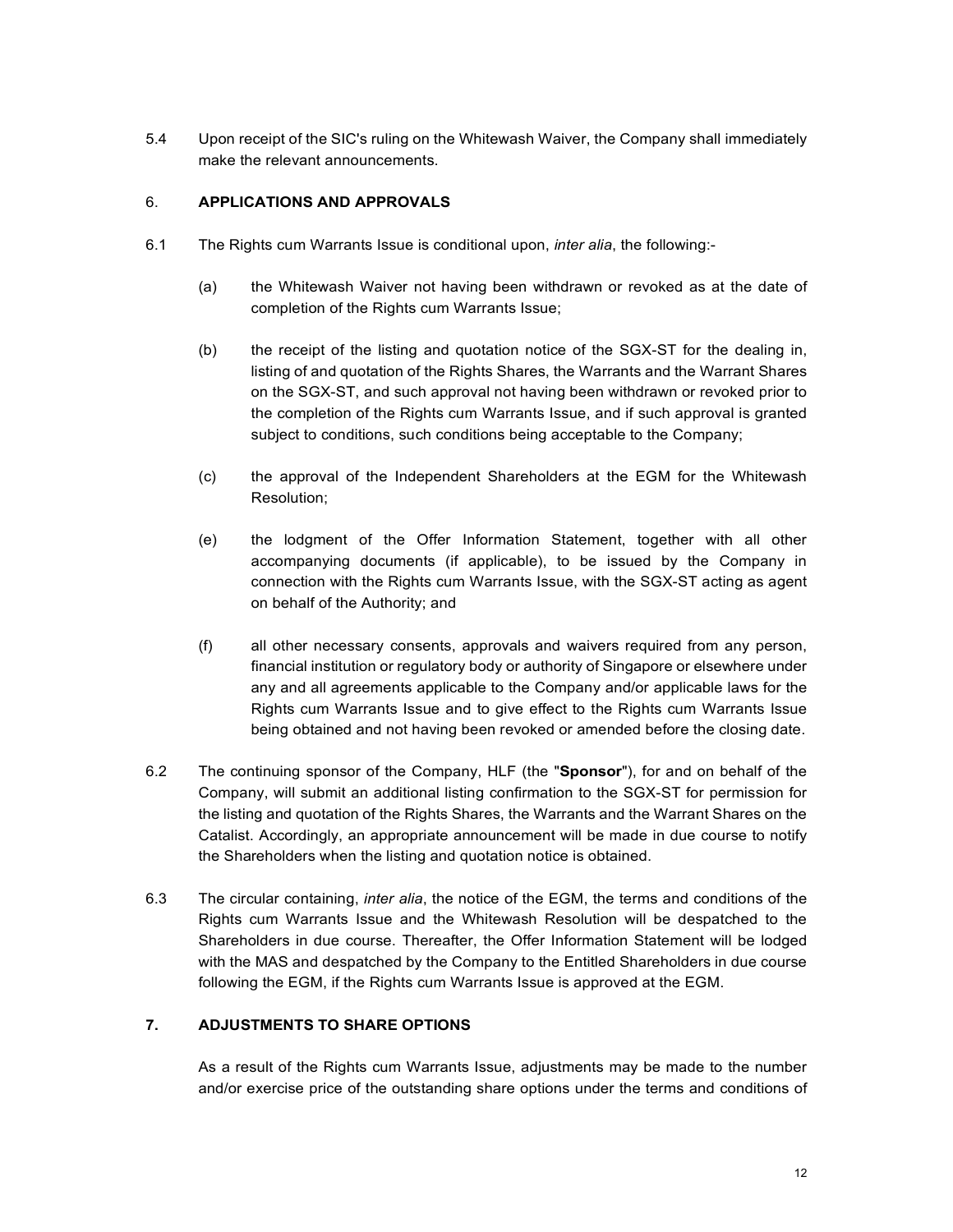the existing share option scheme of the Company. The Company will in due course make the relevant announcements and notify holders of the share options of such adjustments.

## 8. INTERESTS OF DIRECTORS AND SUBSTANTIAL SHAREHOLDERS

Save for the Irrevocable Undertakings set out above, none of the Directors or substantial Shareholders have any direct or indirect interests in the Rights cum Warrants Issue, other than through each of their respective shareholding interest, direct and/or indirect, in the Company.

# 9. RESPONSIBILITY STATEMENT

The Directors collectively and individually accept full responsibility for the accuracy of the information given in this announcement and confirm after making all reasonable enquiries that, to the best of their knowledge and belief, this announcement constitutes full and true disclosure of all material facts about the Rights cum Warrants Issue, the Company and its subsidiaries, and the Directors are not aware of any facts the omission of which would make any statement in this announcement misleading. Where information in this announcement had been extracted from published or otherwise publicly available sources or obtained from a named source, the sole responsibility of the Directors has been to ensure that such information has been accurately and correctly extracted from those sources and/or reproduced in this announcement in its proper form and context.

# 10. TRADING CAUTION

The Board would like to advise Shareholders that the completion of the Rights cum Warrants Issue is subject to conditions precedent being fulfilled and there is no certainty or assurance as at the date of this announcement that the Rights cum Warrants Issue will be completed or that no changes will be made to the terms thereof. Accordingly, Shareholders are advised to exercise caution in dealings with the Shares. Shareholders are advised to read this announcement and any further update announcement(s) released by the Company in connection with the Rights cum Warrants Issue carefully. Shareholders should consult their stockbrokers, bank managers, solicitors or other professional advisers if they have any doubt about the actions they should take.

# BY ORDER OF THE BOARD

Ow Chin Seng Executive Chairman cum Chief Executive Officer 28 December 2018

This announcement has been prepared by the Company and its contents have been reviewed by the Company's sponsor, Hong Leong Finance Pte. Ltd. (the "Sponsor") for compliance with the Singapore Exchange Securities Trading Limited (the "SGX-ST") Listing Manual Section B: Rules of Catalist. The Sponsor has not verified the contents of this announcement.